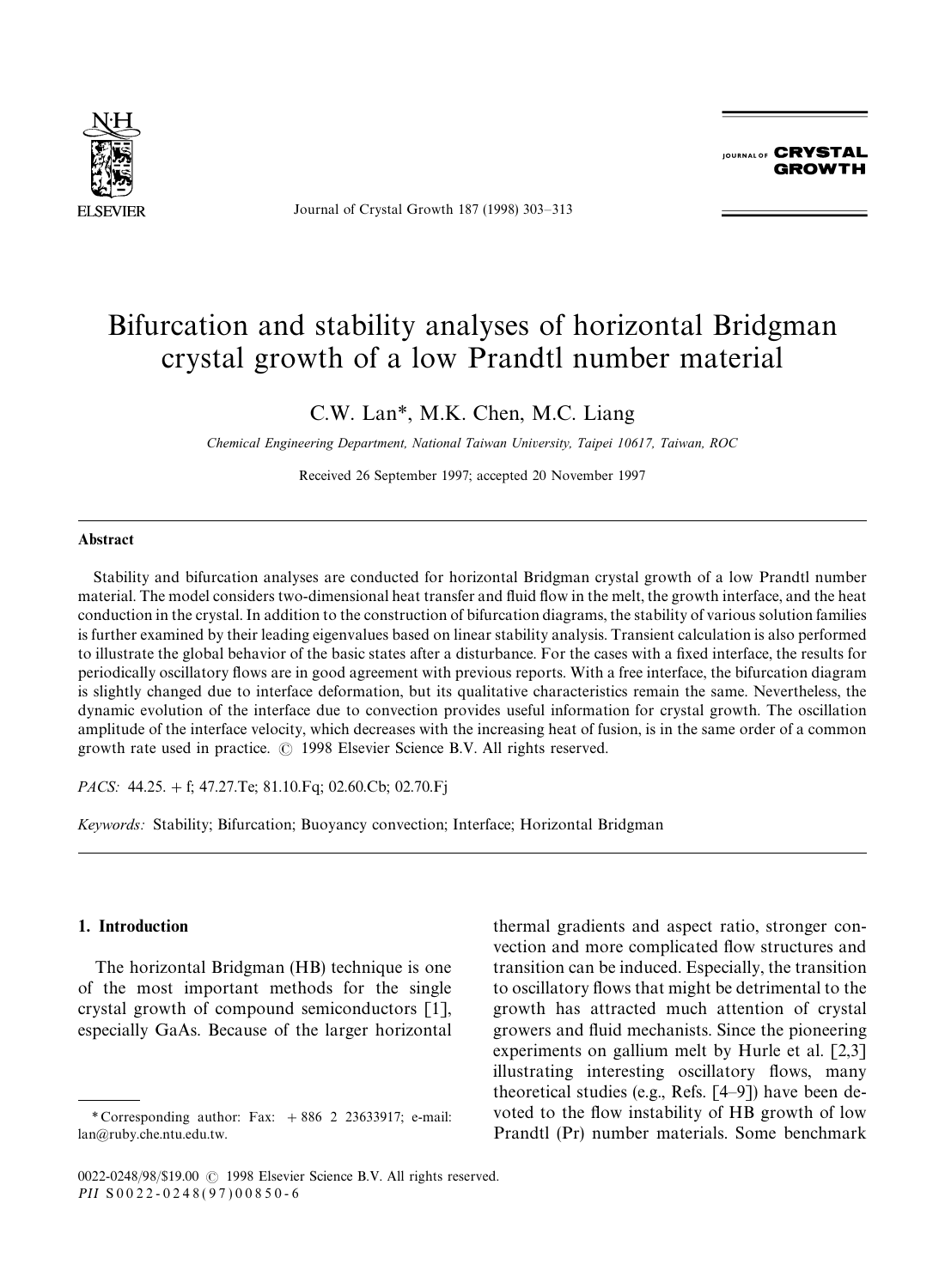comparison using different numerical schemes have also been proposed in a special GAMM workshop [10]. Therefore, the importance of this problem is clear. Recently, Skeldon et al. [9] also presented a more detailed description of the global oscillatory convection. Two types of Hopf bifurcations were investigated. Careful temperature measurements for the gallium melt and the comparison with a 2D model have also been reported recently [11]. Unfortunately, most of the studies so far have not included the deformed (moving) growth interface into account. In reality, the unstable convection is regarded as a major source for oscillatory growth rate and thus growth striations causing nonuniformity in the grown crystals. Therefore, the coupled behavior of the moving interface and the flows is important in practice.

The modeling of two-dimensional (2D) HB growth with a deformed interface was studied by Crochet et al. [12] for the first time. Oscillatory flows at  $Ra = 4750$  were illustrated, but the bifurcation and stability analyses were not conducted. As mentioned by Winters [3], the meshes used in their calculations were too coarse to present the results accurately. The extension of their model to a threedimensional (3D) one but without the interface was also presented [4]. In the most recent work by Liang and Lan [13], a 3D model with the consideration of the growth interface was proposed. The effects of buoyancy and Marangoni convections and growth conditions on the growth interface were studied. However, the bifurcation behavior and oscillatory flows as well as their effects on the growth interface were not considered. So far, a detailed 3D numerical computation of flow bifurcation and stability is still too costly to conduct. A 2D model with the growth interface, though oversimplified, is still useful in some fundamental understanding for the HB crystal growth.

In this paper, the bifurcation and stability analyses as well as the dynamic evolution of flows and interface velocity for a 2D HB model are conducted. Benchmark comparison of our calculated results for the fixed-interface problems with previous reports is presented first for various boundary conditions. Bifurcation diagrams are further constructed using a finite-volume/Newton method with the pseudo-arclength continuation. The stability of the solution is also examined by leading eigenvalues based on linear stability analysis. Furthermore, the dynamic responses of the basic stationary solutions from the bifurcation diagrams by a small disturbance are investigated through transient calculations; the effect of heat of fusion is then considered. The model description is presented in the next section, followed by the numerical methods in Section 3. Section 4 is devoted for results and discussion. In Section 5, short conclusions are drawn.

#### 2. Model description

The schematic of a 2D HB growth model is shown in Fig. 1a. In order to have the same background for comparison with previous reports, the crucible is neglected. The height of the melt is *H* and the length 2*L*. The aspect ratio  $A(L/H)$  for the melt, for the fixed interface, is chosen to be 4 for comparison purposes. However, since the interface shape and position are affected by convection, the actual aspect ratio slightly differs from 4. The interface shape  $h(y)$  is unknown a priori and needs to be solved simultaneously with field variables. The temperature on both ends is fixed at  $T_H$  and  $T_C$ , respectively, while  $T_m$  (the melting point) is fixed at the growth interface. Either the adiabatic or the conducting boundary condition is used for the upper and lower boundaries. All the melt boundaries are solid, except the upper one, which can be stress-free. Physical properties of the material are assumed constant, while the melt is incompressible. Thermal properties of the solid and melt phases are assumed to be the same. Again, such assumptions are only for the convenience of comparison.

Dimensionless variables are defined by scaling the length with *H*, velocity with  $\alpha_m/H$ , and time with  $H^2/\alpha_m$ , where  $\alpha_m$  is the thermal diffusivity. The dimensionless temperature  $(\theta)$  is defined as  $\theta \equiv (T - T_m)/(T_H - T_m)$ . For the convenience of illustration,  $T_c$  is adjusted so that  $\theta$  is equal to  $-1$ at the right boundary. The coordinates *x* and *y*, the interface *h*, velocity components *u* and *v*, and the time  $\tau$  used afterwards are all dimensionless. The Boussinesq approximation  $\lceil 14 \rceil$  is also adopted in the flow calculation. The conservation equations in a dimensionless form for the 2D incompressible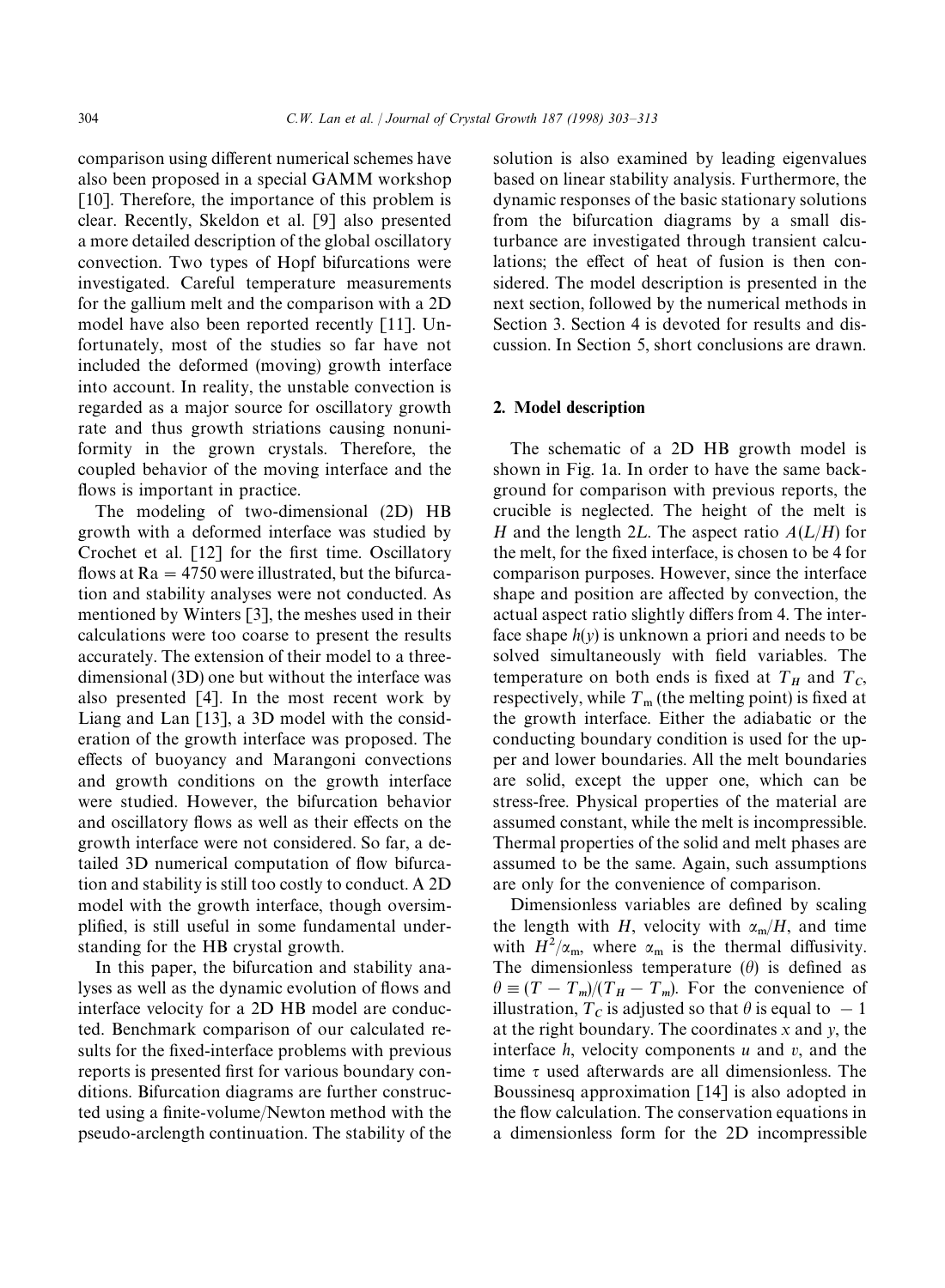

Fig. 1. (a) Schematic sketch of the simplified model for horizontal Bridgman crystal growth; (b) a sample mesh for computation; (c) a typical control volume.

laminar flow of a Newtonian fluid and heat transfer in the melt, as well as heat conduction in the crystal, can be described in terms of stream function  $\psi$ , vorticity  $\omega$ , and temperature  $\theta$  as follows:

*Melt*

$$
\frac{\partial^2 \psi}{\partial x^2} + \frac{\partial^2 \psi}{\partial y^2} + \omega = 0, \tag{1}
$$

$$
\frac{\partial \omega}{\partial \tau} + \frac{\partial}{\partial x} \left( \omega \frac{\partial \psi}{\partial y} - \mathbf{Pr} \frac{\partial \omega}{\partial x} \right) + \frac{\partial}{\partial y} \left( -\omega \frac{\partial \psi}{\partial x} - \mathbf{Pr} \frac{\partial \omega}{\partial y} \right) \n- \text{Ra } \mathbf{Pr} \frac{\partial \theta}{\partial x} = 0,
$$
\n(2)

$$
\frac{\partial \theta}{\partial \tau} + \frac{\partial}{\partial x} \left( \frac{\partial \psi}{\partial y} \theta - \frac{\partial \theta}{\partial x} \right) + \frac{\partial}{\partial y} \left( -\frac{\partial \psi}{\partial x} \theta - \frac{\partial \theta}{\partial y} \right) = 0, \quad (3)
$$

*Crystal*

$$
\frac{\partial \theta}{\partial \tau} - \frac{\partial}{\partial x} \left( \frac{\partial \theta}{\partial x} \right) - \frac{\partial}{\partial y} \left( \frac{\partial \theta}{\partial y} \right) = 0.
$$
 (4)

Stream function and vorticity are defined through the *x*- and *y*-components  $(u, v)$  of the melt velocity as

$$
u = \frac{\partial \psi}{\partial y}, \qquad v = -\frac{\partial \psi}{\partial x}, \tag{5}
$$

and

$$
\omega = \frac{\partial v}{\partial x} - \frac{\partial u}{\partial y}.\tag{6}
$$

The boundary conditions for the governing equations are set to be

$$
\theta(0, y) = 1; \qquad \theta(8, y) = -1. \tag{7}
$$

If the upper and lower boundaries are assumed adiabatic,

$$
\frac{\partial \theta(x,0)}{\partial y} = \frac{\partial \theta(x,1)}{\partial y} = 0.
$$
 (8)

For the case with conducting boundaries, a linear thermal profile is used

$$
\theta(x, 0) = \theta(x, 1) = -\frac{1}{4}(x - 4). \tag{9}
$$

On the solid boundaries of the melt,

$$
\psi = 0, \qquad \omega = \frac{\partial v}{\partial x} - \frac{\partial u}{\partial y}, \tag{10}
$$

subject to

$$
u = v = 0.\t(11)
$$

For the case with a shear-free upper boundary condition,  $\psi = \omega = 0$  at the free surface. Marangoni convection can be considered as well, but it will not be discussed in this report.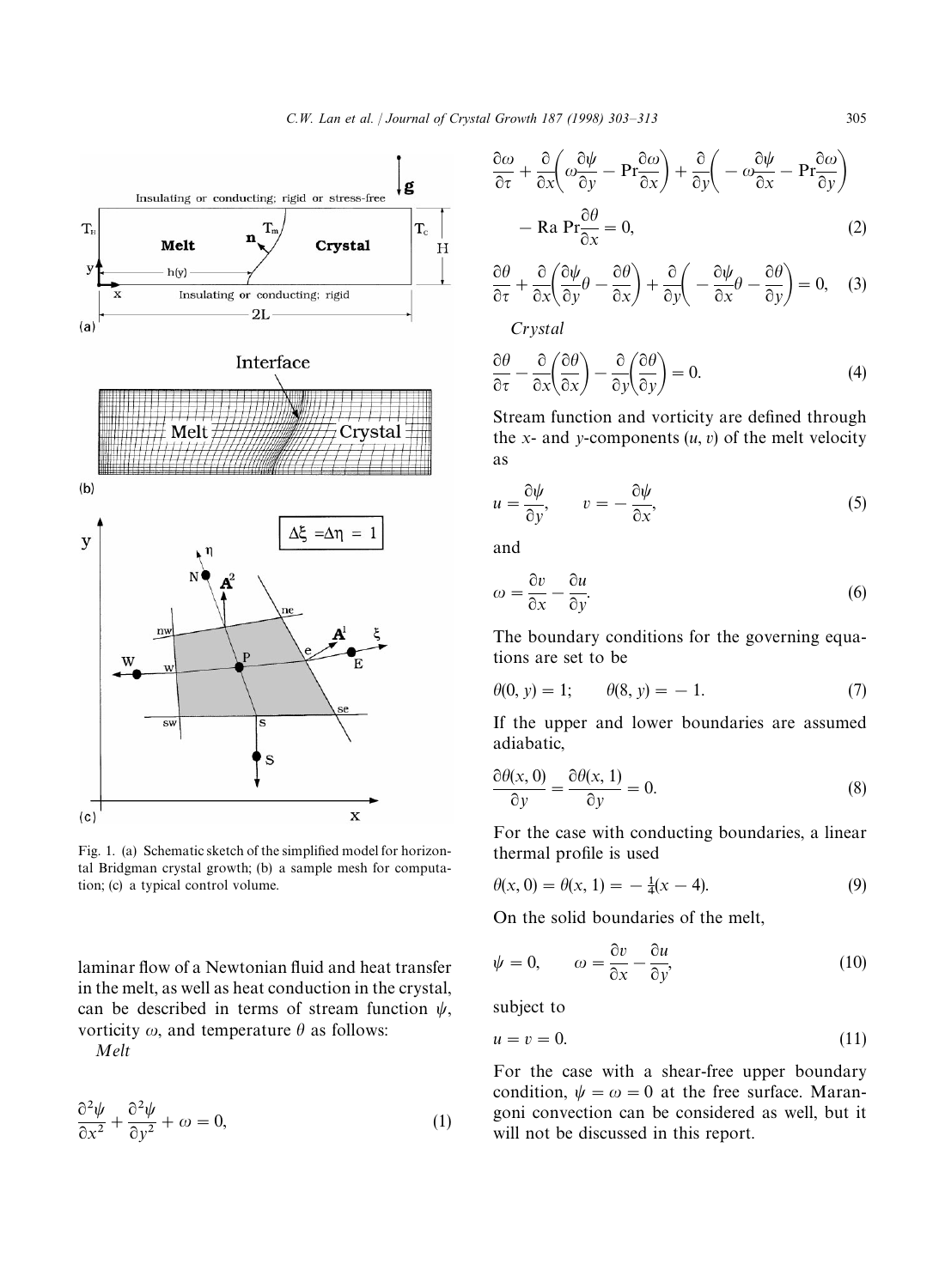At the melt/solid interface, the interface energy balance is imposed as

$$
- \operatorname{St} \frac{\partial h}{\partial \tau} + \frac{\partial \theta}{\partial n}\bigg|_{\mathbf{m}} = \kappa \frac{\partial \theta}{\partial n}\bigg|_{\mathbf{s}},\tag{12}
$$

as well as the melting-point isotherm

$$
\theta = 0.\tag{13}
$$

In Eq. (12), St  $\equiv \Delta H / C p_{\rm m} (T_H - T_C)$  is the Stefan number;  $\Delta H$  is the heat of fusion and  $Cp_m$  the specific heat of the melt.  $\kappa$  is the ratio of the thermal conductivity of the solid to the melt, and it is set to be one here for comparison purposes. The Prandtl (Pr) and Rayleigh (Ra) numbers used in the governing equations are defined as:

$$
\Pr \equiv v_{\rm m}/\alpha_{\rm m}, \quad {\rm Ra} \equiv g \beta (T_H - T_{\rm m}) H^3 / (v_{\rm m} \alpha_{\rm m}),
$$

where  $v_m$  is the kinematic viscosity,  $\beta$  the thermal expansion coefficient, and *g* the gravitational acceleration.

## 3. Numerical solutions

Due to the unknown and deformed interface shape  $h(y)$ , a finite volume method (FVM) [15] based on the body-fitted coordinates is adopted. Fig. 1b shows a sample mesh; the mesh lines define the boundaries of finite or control volumes (CVs). A typical CV in the physical space is illustrated in Fig. 1c, where  $\eta$  and  $\xi$  are the coordinates in the computational domain. The idea of FVM is simply to integrate the governing equations over every CV. For example, for each CV, after the Gauss theorem is applied, a flux balance equation for the variables can be obtained with the following form:

$$
I_e - I_w + I_n - I_s + \int_{\Delta V} S_\phi \, dV - \frac{d}{d\tau} \int_{\Delta V} \phi \, dV = 0,
$$
\n(14)

where  $I_i$ ,  $i = (e, w, n, s)$ , represents the fluxes of variables across the faces of CV and  $\phi = (\theta, \psi, \text{ or } \omega); S$ ables across the faces of C v and  $\psi = (v, \psi, \text{or } \omega), s_{\psi}$ <br>is the source term of the governing equations and  $\Delta V$  the volume of CV. Each of the fluxes  $I_i$  is made of two distinct parts, namely a convective contribution and a diffusive contribution; the mesh movement also needs to be considered in the convective part. Both terms are approximated with the central difference scheme. Upwinding is found unnecessary here. Detailed implementation of the scheme can be found elsewhere [15,16]. For stationary solutions, the time-dependent terms are removed.

In order to locate multiple steady states for stationary solutions and to avoid the singular Jacobian matrix at bifurcation or limiting (turning) points, the pseudo-arclength continuation technique [17] is further adopted. The idea of continuation is to trace the solution along a branch family through an arclength *s* by including an additional equation for the continuation parameter. For example, if Ra is chosen as the continuation parameter, the additional equation can be written as the following

$$
\frac{\partial \mathbf{x}^{\mathrm{T}}}{\partial s}\Big|_{s_0} [\mathbf{x}(s) - \mathbf{x}(s_0)] + \frac{\partial \mathrm{Ra}}{\partial s}\Big|_{s_0} [\mathrm{Ra}(s) - \mathrm{Ra}(s_0)]
$$

$$
-(s - s_0) = 0,
$$
(15)

where  $\mathbf{x} = (\theta, \psi, \omega, h)^T$  and *s*-*s*<sub>0</sub> is the step size along the branch, where the arclength  $s = ||(x, Ra)^T||_2$ .

By appending the continuation equation to the steady-state flux balance equations (Eq. (14) without the time-dependent terms) for all CVs in the domain, as well as the isotherm condition (Eq. (13)), a set of nonlinear algebraic equations can be obtained

$$
f(y) \equiv 0,\tag{16}
$$

where  $y = [x, Ra]^T$ . Eq. (16) is solved by Newton's method for all variables simultaneously. During Newton's iteration, the Jacobian matrix  $\tilde{J}$ , defined as  $\partial f_i/\partial y_j$ , is estimated by the forward difference and the Newton's linear equations are solved by the ILU(0) preconditioned GMRES method [18]. In fact, since  $\tilde{J}$  is very sparse, its construction only needs a small number of residual evaluations, and the computational effort is only about 20% of that for solving linear equations. Furthermore, the use of the iterative matrix solver greatly reduces the memory required and is thus suitable for larger problems.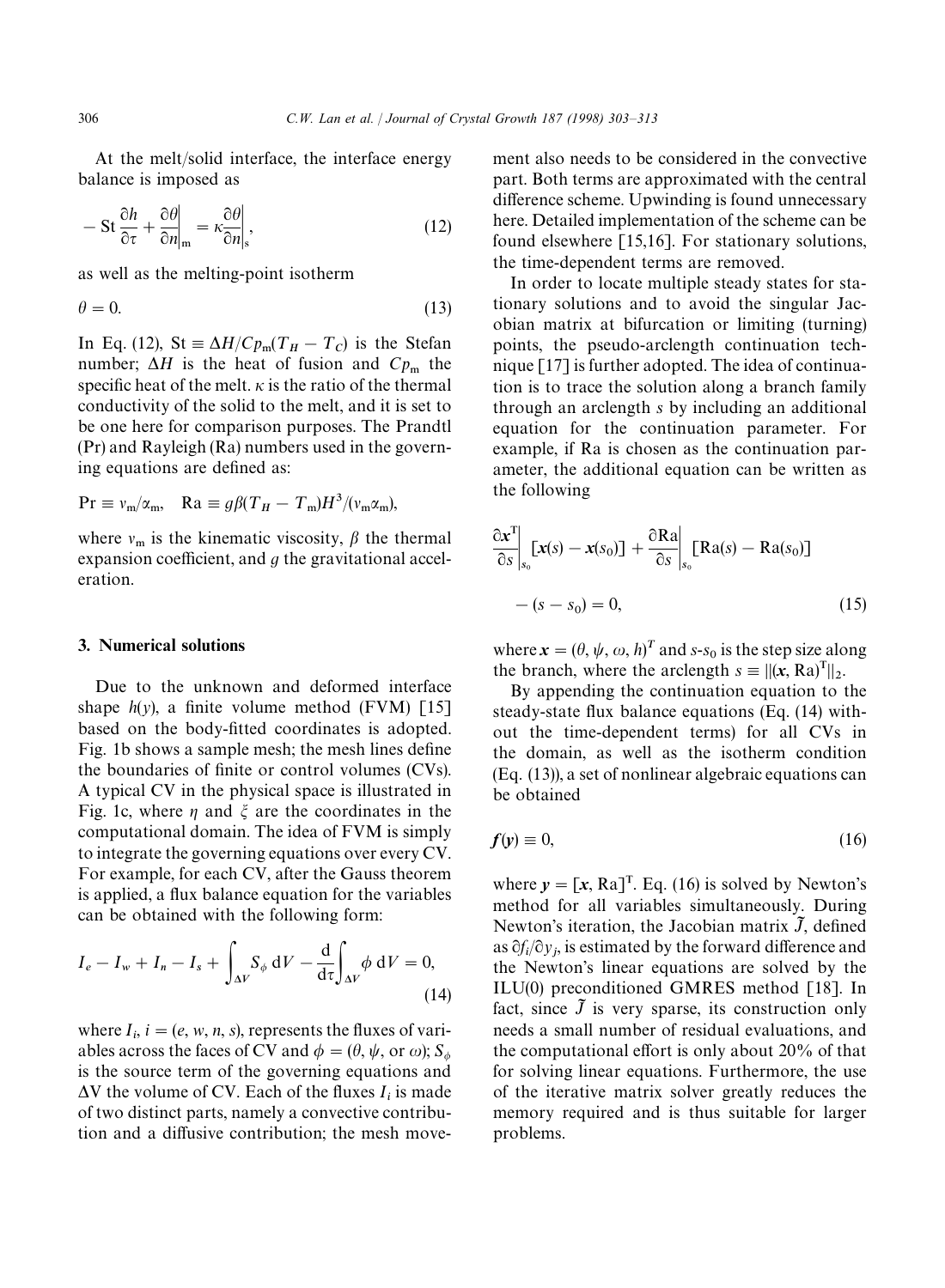For transient solutions, a set of differential/algebraic equations (DAEs) can be obtained from Eq. (14) as

$$
M(x)\frac{\mathrm{d}x}{\mathrm{d}\tau} = f(x; \text{Ra}),\tag{17}
$$

where  $M(x)$  is the mass matrix and it is singular because some equations, e.g., the stream equations, do not have an explicit time dependent term. If a basic state  $x_0$  is found by Newton's method during continuation, for the basic state  $x_0$ , linear stability analysis can be implemented by substituting  $x = x_0 + \epsilon e^{\sigma \tau}$  into the above equation, where  $\epsilon$  is a small disturbance vector. After the linear terms of *e* are collected, a generalized eigenvalue problem is obtained

$$
\sigma M(x_0)\varepsilon = \tilde{J}(x_0)\varepsilon. \tag{18}
$$

Apparently, the Jacobian  $\tilde{J}$  obtained after Newton's iterations can be used here directly. The stability of the basic state  $x_0$  can also be easily determined by the sign of the eigenvalue  $\sigma$ . In other words, in Eq. (18) if there is any positive eigenvalue, the basic state  $x_0$  is not stable to an infinitesimal disturbance. Hopf bifurcation can also be detected by the appearance of a pair of pure imaginary conjugated eigenvalues. It should be pointed out that linear stability is not applicable to a finite disturbance. With a finite disturbance, a stable solution based on linear stability may not be always stable. To examine the linear stability, only the largest eigenvalue needs to be computed, and this reduces the effort of stability analysis significantly. ARPACK [19] is then used to calculate the leading eigenvalues, while the matrix inversion is performed by the ILU(0) preconditioned GMRES method.

The fully transient solution of Eq. (14) is solved by DASPK [20], a Krylov-subspace [21] based DAE solver. The preconditioner for the solution of nonlinear equations at each time step during integration is, again, the ILU(0) of the numerical Jacobian matrix. Although DASPK is quite robust, the choice of the preconditioners is important to its convergence at each time step. A consistent initial condition is important as well. The basic state calculated by Newton's method described previously is used as the initial condition here.

## 4. Results and discussion

In this section, we will start from some benchmark comparison with previous results for the cases with a fixed interface first. Since the unusual flow structures at medium Ra numbers are the most interesting part [9*—*11] and the dynamic phenomena are very rich, we will focus our discussion only to medium Ra numbers. Furthermore, from the comparison of the thermal profile from 2D calculations with experiments [11], in this convection regime the effect of the lateral walls is small, which makes the 2D approximation reasonable. After the benchmark comparison for the fixed-interface cases, the effects of the free interface will then be illustrated through the bifurcation diagram and dynamic responses to a small disturbance. The reliability of the eigenvalues from the numerical Jacobian and effects of heat of fusion will also be discussed.

## *4.1. Benchmark comparison for fixed-interface problems*

Since some results for the cases with a fixed interface are available (e.g., Ref. [5]), benchmark comparison and mesh refinements are illustrated first. For the case of  $Pr = 0.015$  with rigid and insulating upper and lower boundaries, the bifurcation diagram is shown in Fig. 2. Some flow structures are also included to illustrate different flow families and multiple steady states. When the Ra number is small, the flow structure is one-cell, e.g., the solution a. The distortion of the one-cell flow increases with increasing Ra number, and finally becomes corotational three-cell like the solution c. A Hopf bifurcation is found at Ra  $\approx$  2164, where the complex pair of the leading eigenvalues has a zero real part;  $\sigma = \pm 1.954$ i. The corresponding frequency (dimensionless) is  $1.954/2\pi$ . After the Hopf point, the solution is not stable and is represented by a dashed line.

Another branch beneath the primary solution is found as well, and the flow structure is mainly a corotating two-cell. It should be pointed out that the unstable corotating two-cell solution in the bifurcation diagram usually is difficult to obtain. With the continuation technique, the turning point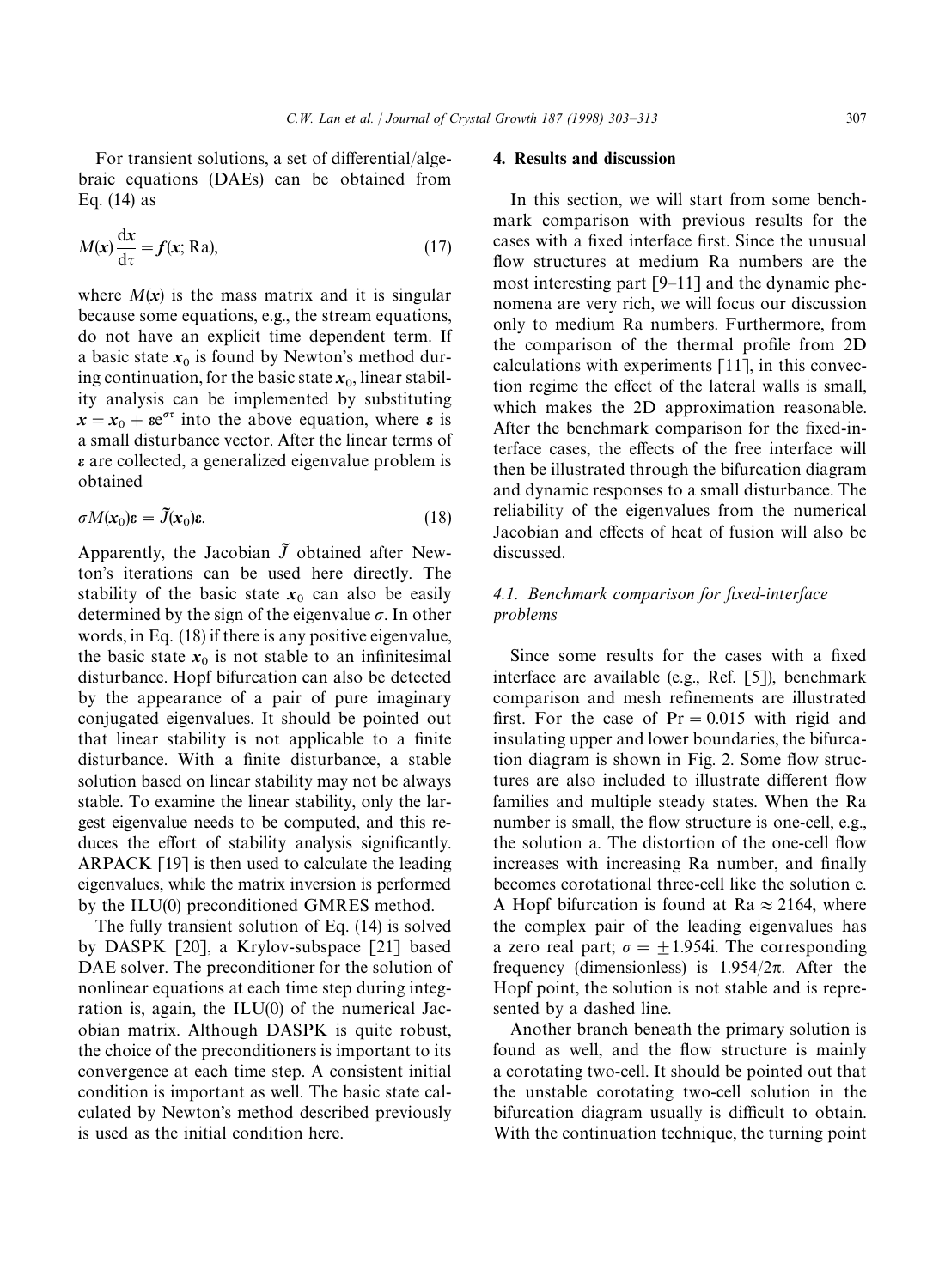$T = 1.1 - 1$ 



Fig. 2. Bifurcation diagram for the fixed-interface problem with rigid and insulating upper and lower boundaries;  $Pr = 0.015$ and  $A = 4$ ; the dashed-line indicates the unstable solution branch.

and the stationary solution after Hopf bifurcation can still be obtained easily. The starting point of the lowest branch for the continuation can be obtained easily from the solution at a higher Ra, e.g.,  $Ra = 4000$ . In general, with a fully transient calculation, the unstable branch cannot be found. Instead, the hysteresis between the upper and lower stable solution branches is a typical observation [6–8]. The bifurcation diagrams for  $Pr = 0-0.015$ and different boundary conditions are all similar to Fig. 2. However, for the shear-free and insulating upper boundary, the lower branch is not found. Furthermore, the dynamic phenomena after the Hopf bifurcation are sensitive to parameters [9].

The comparison of the onset of oscillatory flow (the critical Rayleigh number,  $Ra_{c}$ , or the Hopf bifurcation point) with those by Winters [5] for various boundary conditions and meshes is summarized in Table 1. As shown, based on a similar mesh (the same amount of nodal points and a uniform mesh), a reasonably good agreement with Winters' results is obtained. The critical oscillation frequencies,  $f<sub>e</sub>$ , are calculated from the imaginary part of the leading eigenvalues, and they are dimen-

| rabie r                                                    |
|------------------------------------------------------------|
| Comparison of Hopf points and frequencies with the ones by |
| Winters $\lceil 5 \rceil$                                  |

| Grid            | $Ra_c$ | Frequency |
|-----------------|--------|-----------|
| $90 \times 36$  | 2164   | 0.311     |
| $121 \times 49$ | 2062   | 0.307     |
| $121 \times 49$ | 2285   | 0.317     |
| $90 \times 36$  | 1823   | 0.280     |
| $121 \times 49$ | 1745   | 0.271     |
| $121 \times 49$ | 1690   | 0.262     |
| $90 \times 36$  | 1034   | 0.206     |
| $121 \times 49$ | 1008   | 0.204     |
| $121 \times 49$ | 996    | 0.203     |
| $90 \times 36$  | 908    | 0.194     |
| $121 \times 49$ | 892    | 0.194     |
| $121 \times 49$ | 886    | 0.192     |
|                 |        |           |

sionless. The mesh is also an important factor to the accuracy of the results. Due to the large aspect ratio, finer grid spacing in the *x*-direction is necessary. The effect of mesh on flow patterns is less sensitive. Some results for mesh refinement are illustrated in Fig. 3 for comparison. As shown, the flow patterns are affected very little by the mesh if the mesh is fine enough. Further comparison with a different numerical approach based on the primitive variables (the so-called UVP formulation) [16] is performed. The comparison is summarized in Table 2; the Nusselt number (Nu) in Table 2 is defined as the averaged heat flux over the interface. As shown, excellent agreement for both flow intensity and leading eigenvalues is obtained. The comparison for problems with a free interface can be found elsewhere [16].

## *4.2. Bifurcation diagram for problems with a free interface*

When the interface is considered for the insulated and rigid upper and lower boundaries, the interface shape and position are modulated by the flow. The bifurcation diagram is illustrated in Fig. 4; again,  $Pr = 0.015$ . As shown, the solution structure is similar to that with the fixed interface, but the curves are slightly shifted downward. When the flow is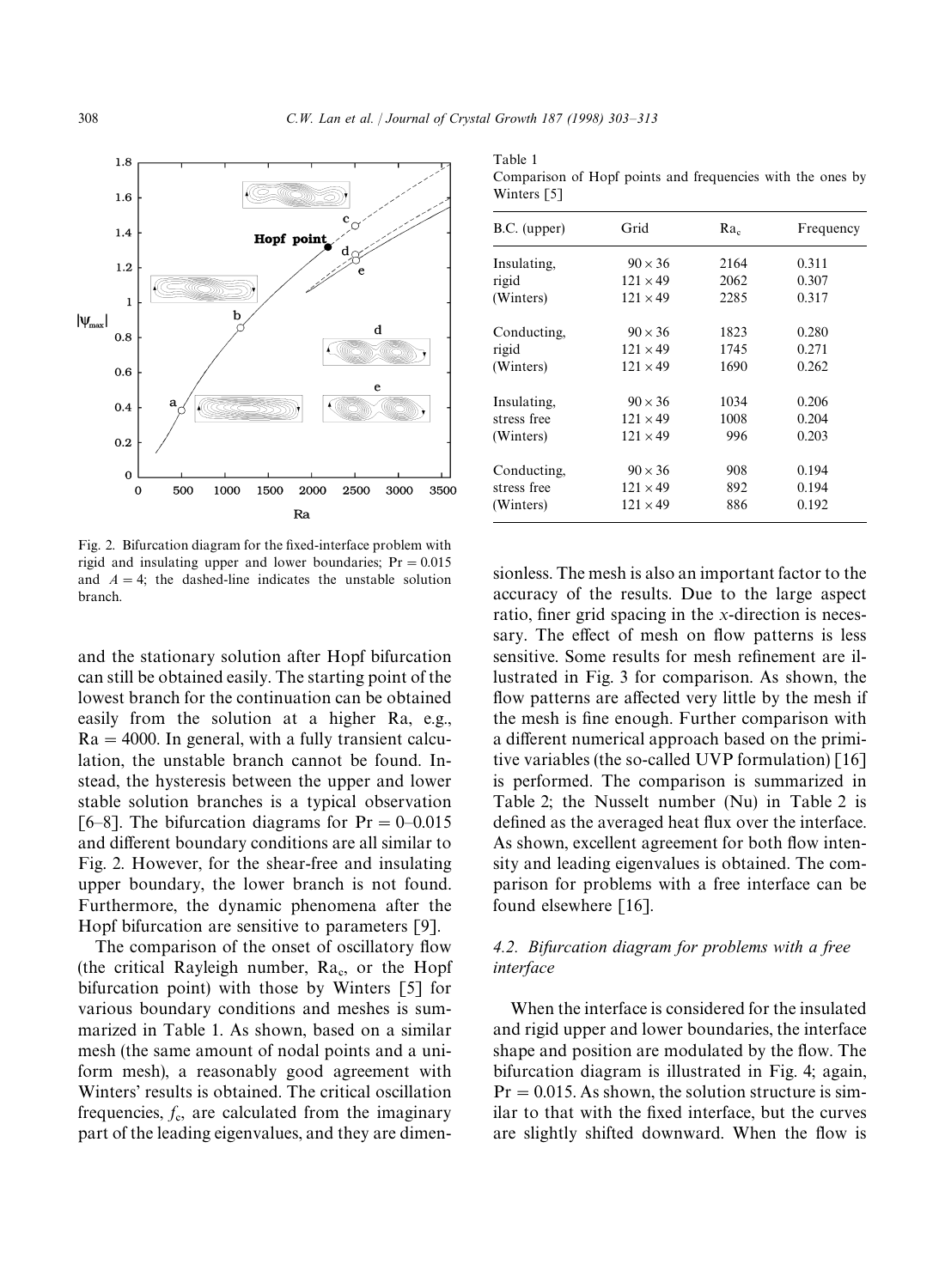

Fig. 3. Effect of meshes on the flow patterns;  $Ra = 2500$  and rigid and insulating upper and lower boundaries.

Table 2

Comparison of some calculated values from stream function/vorticity  $(\psi/\omega)$  and primitive variable (UVP) approaches for  $Ra = 2285$ 

|               | Mesh            | Nu    | $\psi_{\min}$ | $\sigma$         |
|---------------|-----------------|-------|---------------|------------------|
| $\psi/\omega$ | $90 \times 36$  | 0.293 | $-1.374$      | $0.024 + 2.078i$ |
| <b>UVP</b>    |                 | 0.290 | $-1.314$      | $0.027 + 2.016i$ |
| $\psi/\omega$ | $120 \times 48$ | 0.292 | $-1.362$      | $0.070 + 2.018i$ |
| <b>UVP</b>    |                 | 0.290 | $-1.304$      | $0.066 + 2.017i$ |

weak, e.g., at  $Ra = 500$ , the flow is rather simple and is one-cell. The interface shape is not affected much. As Ra increases, the flow cell starts to distort, e.g., at  $Ra = 1200$ . Again, it is a corotating threecell flow. The interface deformation also increases. The Hopf bifurcation occurs at Ra  $\approx$  2046, which is slightly smaller than that with a fixed interface

 $(Ra = 2164)$ . The frequency is reduced from 0.317 to 0.270. The stationary solution after the Hopf point, indicated by the dash-line, is also not stable. As compared with Fig. 2, the turning point at the lower branch occurs significantly earlier as well. Furthermore, the flow intensity at the same Ra number is slightly smaller due to the more relaxed domain caused by interface deformation. The maximum oscillatory flow intensity, calculated from transient results, is indicated by black circles. The amplitude  $\Delta \psi$  ( $\Delta \psi = \psi_{\text{max}} - \psi_{\text{min}}$ ), grows from zero, and increases proportional to  $(Ra - Ra_c)^{0.5}$ , which is a common scaling for a supercritical Hopf bifurcation. Further discussion on the transient results will be presented shortly.

The effects of the free interface on the Hopf bifurcation for other boundary conditions are summarized in Table 3 (based on the mesh of  $90 \times 36$ ). As shown, with the conducting boundary condition, since the interface positions at the top and the bottom are fixed, the effect of the free interface on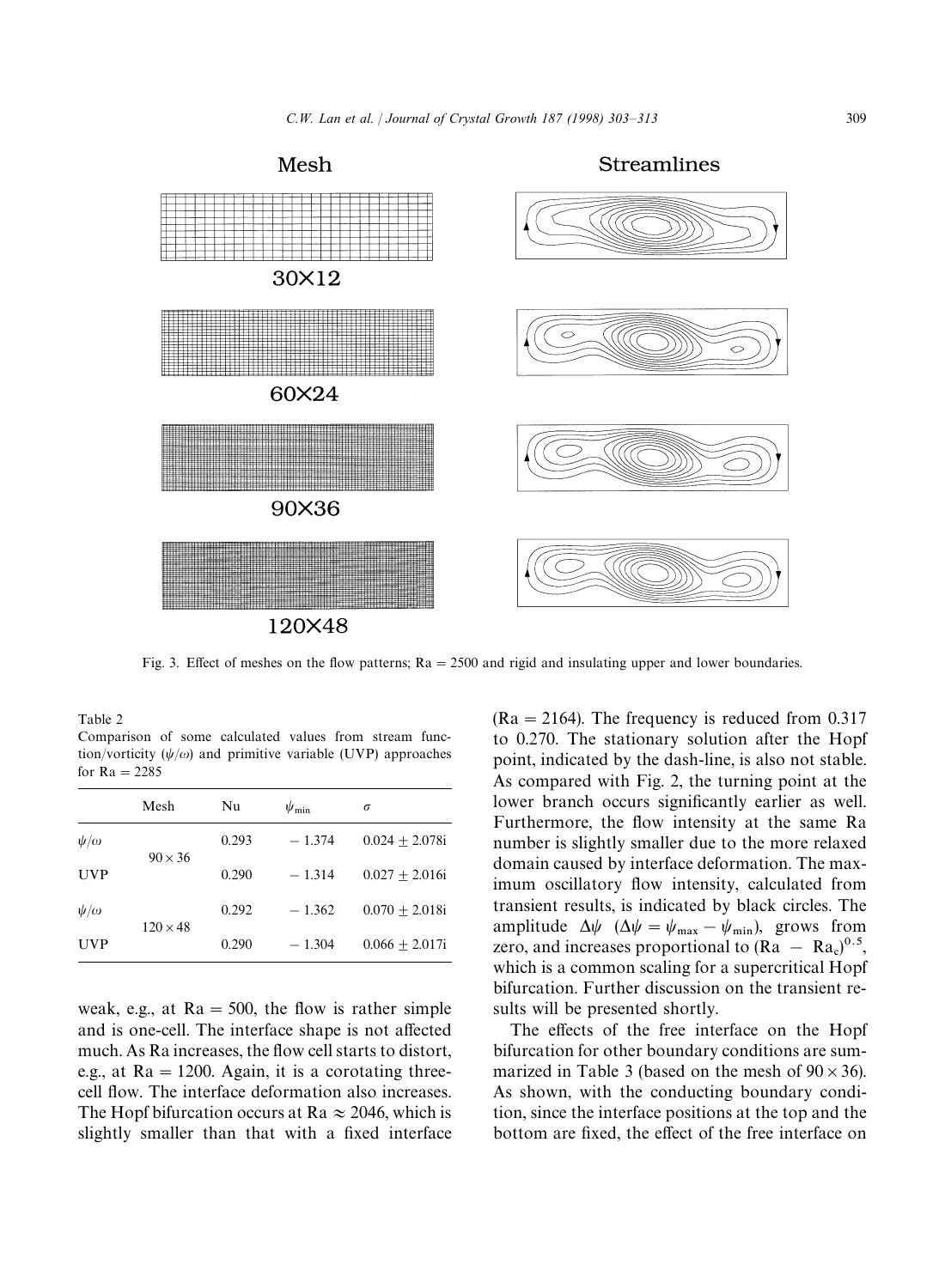Table 3



Fig. 4. Bifurcation diagram for the free-interface problem with rigid and insulating upper and lower boundaries; the dashedline indicates the unstable branch. The black dots after the Hopf bifurcation are taken from oscillatory solutions obtained from transient calculations.

the Hopf bifurcation is small. With a rigid upper boundary, the inclusion of the free-interface decreases both  $Ra_c$  and  $f_c$ . However, for the stress-free upper boundary, the effect is the opposite; both  $Ra_c$  and  $f_c$  increase. In summary, the deformation of the interface increases the melt aspect ratio, and thus affects the Hopf point and the oscillation frequency as well as the turning point.

#### *4.3. Transient responses*

The bifurcation and linear stability analyses presented previously are efficient, but they only predict a local behavior of a stationary solution. For a global behavior and dynamic phenomena, a fully transient calculation is necessary; however, it is much more time consuming. With previous analyses, we are ready to examine the global behavior of the stationary solution. Three steady-state solutions at  $Ra = 2500$  (solutions c, d, and e in Fig. 4) are chosen for study. Again, among these three solutions, only the solution e is stable. To study the dynamic behavior of the solutions, a very small disturbance is applied to the stationary states. For

| B.C. (upper) | Grids          | $Ra_c$ | Frequency |
|--------------|----------------|--------|-----------|
| Insulating,  |                |        |           |
| rigid        |                |        |           |
| (Fixed)      | $90 \times 36$ | 2164   | 0.311     |
| (Free)       | $90 \times 36$ | 2046   | 0.270     |
| Conducting,  |                |        |           |
| rigid        |                |        |           |
| (Fixed)      | $90 \times 36$ | 1823   | 0.280     |
| (Free)       | $90 \times 36$ | 1801   | 0.277     |
| Insulating,  |                |        |           |
| stress free  |                |        |           |
| (Fixed)      | $90 \times 36$ | 1034   | 0.206     |
| (Free)       | $90 \times 36$ | 1378   | 0.227     |
| Conducting,  |                |        |           |
| stress free  |                |        |           |
| (Fixed)      | $90 \times 36$ | 908    | 0.194     |
| (Free)       | $90 \times 36$ | 912    | 0.195     |
|              |                |        |           |

the solution c, the dynamic evolution of the maximum stream function  $\psi_{\text{max}}$  and the interface velocity at  $y = 0.5$ , as well as some typical flow patterns are shown in Fig. 5. Fig. 5a shows the dynamic responses of the maximum flow intensity. As shown, periodically oscillatory flows are developed after the disturbance, and finally a harmonic oscillation with a constant amplitude is obtained. As a result of the oscillatory flow, the interface velocity, e.g.,  $dh/d\tau$ , at  $y = 0.5$  is also oscillatory, as shown in Fig. 5b. In such a case, it is believed that the oscillatory interface velocity, i.e., the growth and melting rate, can cause the growth striations. Taking a 1-cm depth InP melt as an example, the oscillation amplitude of the interface velocity is about 5.56 cm/h, which is much larger than a common growth rate (several mm/h) used in practice. However, in this case, the heat of fusion has not been considered, which will be discussed shortly in Section 4.4. In addition, as expected, the oscillation frequency from Fig. 5 ( $f_c = 0.294$ ) is consistent with that from eigenvalues ( $f_c = 0.301$ ).

The evolution of the flow patterns of one period near  $\tau = 45$  are illustrated in Fig. 5c. As shown, the flow structures change periodically, and the change

Effect of the interface on Hopf points and frequencies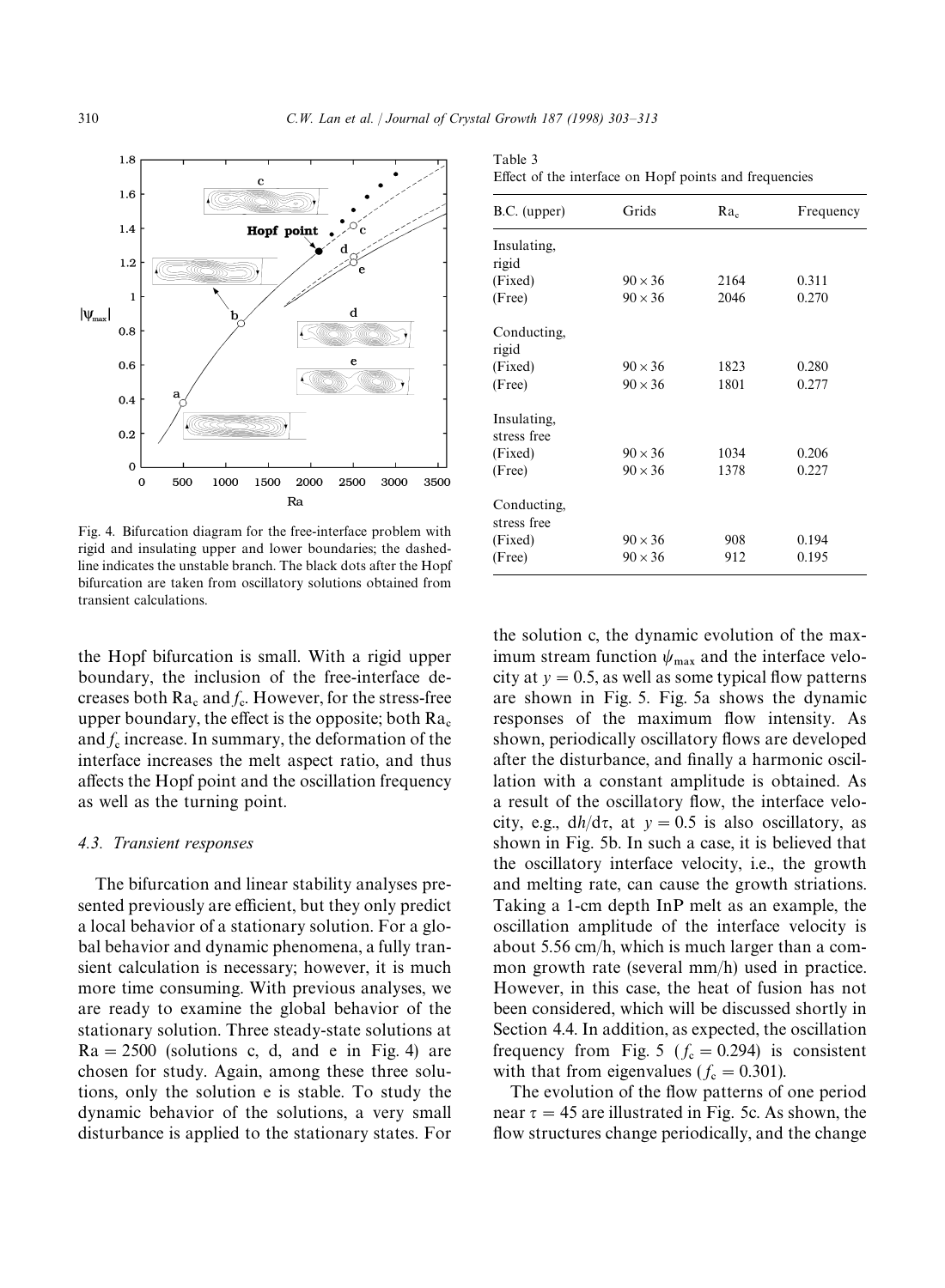

is quite significant. Such a three-cell/one-cell oscillation is similar to that reported by Winters [5]. The dynamic responses of solutions d and e are less interesting. After a short transient period, only the solution e is the final state.

The numerical Jacobian used in this study has allowed us to tackle a complicated problem without paying much attention to its details (analytical derivation). However, the reliability of the leading eigenvalues based on the numerical Jacobian is an open question, and a careful examination is necessary. In order to check that, in addition to  $Ra = 2500$ , we have compared the frequencies obtained from the imaginary part of leading eigenvalues for other Ra numbers with the ones obtained directly from the transient calculations. A good agreement is found for  $Ra = 1500$ , 2010, and 2500; at Ra = 1500,  $\sigma = -0.156 \pm 1.45i$ , and thus  $f_c =$ 0.231 (0.229 from transient calculation), at  $Ra =$  $2010, \sigma = -0.003 \pm 1.7$ i,  $f_c = 0.271$  (0.267), and at  $Ra = 2500, \sigma = 0.242 \pm 1.89$ i,  $f_c = 0.301$  (0.294). In fact, we have also used the central difference scheme, which requires double CPU effort, to evaluate the Jacobian matrix, but the difference is trivial. Therefore, numerical Jacobian is believed reliable in this study. Its applications on other problems, e.g., the Rayleigh*—*Benard problem [22], are found satisfactory as well.

The dynamic response at  $Ra = 3000$  is examined further. As shown in Fig. 6, the solution starts to oscillate after the disturbance is applied. However, the three-cell solution a, after a few oscillation cycles, quickly tends to the stable two-cell solution b, which is located at the lowest branch of Fig. 4. In other words, the upper branch after  $Ra = 3000$  is for sure not a 'stable' periodic flow. In fact, it is hard to examine the stability of the solution between the Hopf point and  $Ra = 3000$ . For the flow that is not far away from the Hopf point, the oscillation can sustain for quite some time without showing any sign of decay. Furthermore, as mentioned previously, the amplitude of the flow oscillation  $(\psi_{\text{max}} - \psi_{\text{min}})$  grows and is proportional to

 $\leftarrow$ 

Fig. 5. Dynamic response of the solution at  $Ra = 2500$  (from solution c in Fig. 4) after a small disturbance: (a) maximum flow intensity; (b) interface velocity; (c) a cycle of flow patterns.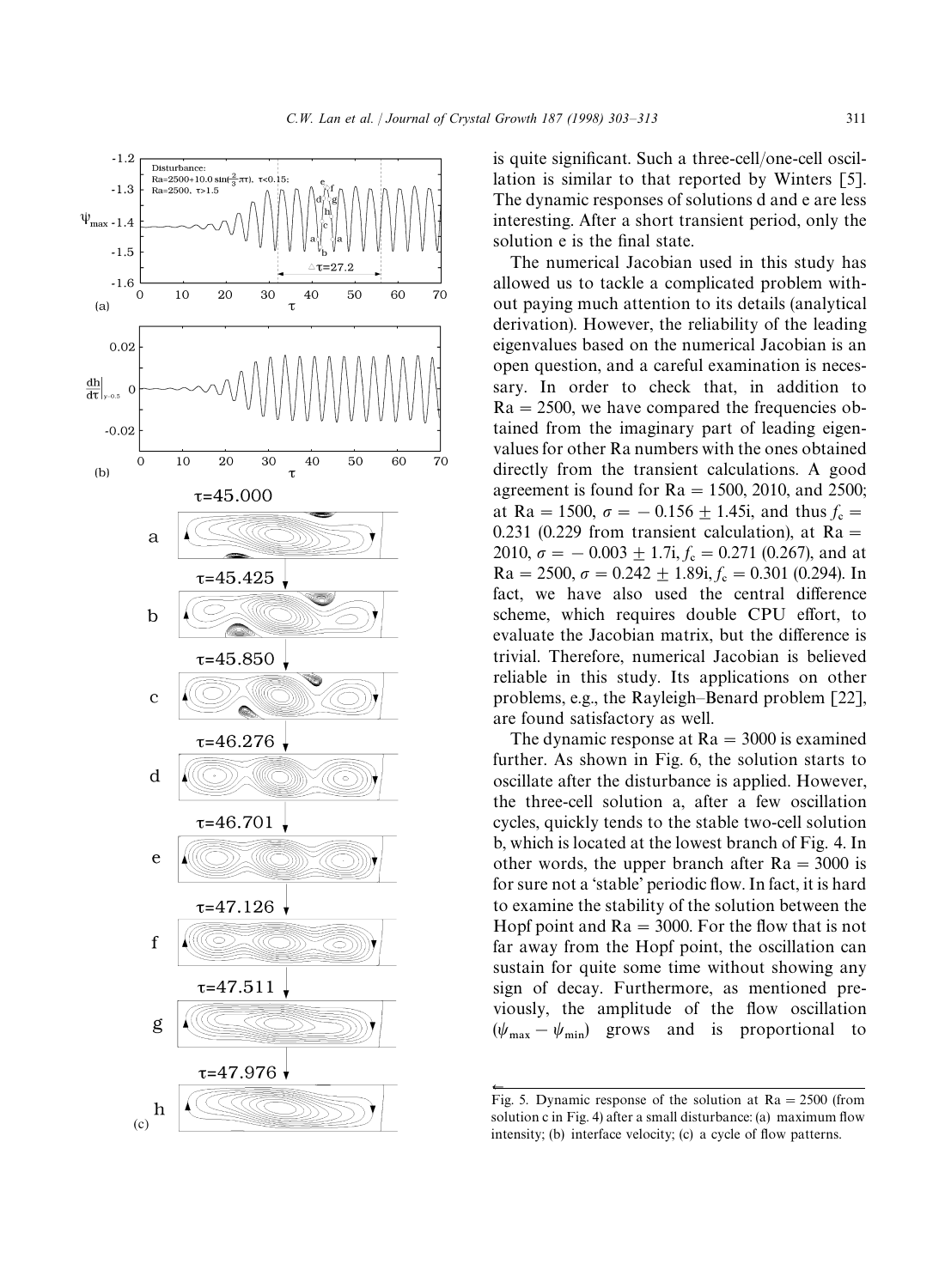$(Ra - Ra<sub>c</sub>)<sup>0.5</sup>$ . Although this behavior looks like a supercritical Hopf bifurcation, the runaway solution at  $Ra = 3000$  also implies that somewhere before this point there is a loss of Hopf stability.



Fig. 6. Dynamic response of the flow intensity at  $Ra = 3000$ after a small disturbance; the solution a is located at the upper branch (after the Hopf bifurcation) in Fig.4, while the solution b is located at the lower one.

This observation may be explained by the Hopf/Hopf unfolding proposed by Skeldon et al. [9], where a stable quasiperiodic solution also exists between the first and the second Hopf bifurcations. In fact, we also find quasiperiodic flows from a long-term response, which will be illustrated shortly.

## *4.4. Effects of heat of fusion*

In all of the previous calculations, the Stefan number St is set to zero for comparison purposes. In other words, the effect of heat of fusion is neglected. Since the system is stationary (without crucible movement), the bifurcation diagram is not affected by St numbers at all for steady-state solutions. However, if the solution is oscillatory (after the Hopf point), the heat of fusion may be important. For example, if we repeat the calculation with nonzero St for  $Ra = 2500$ , as illustrated in Fig. 7, the effects are not trivial. As shown, the oscillatory amplitude is greatly reduced with the increasing St number. Interestingly, the frequency remains almost the same for different St numbers. The Hopf point is also affected slightly;  $Ra_{\rm c}$  increases slightly as St increases. It is believed that the heat of fusion increases the inertia of the system. As the growth



Fig. 7. Effect of heat of fusion on the interface velocity for  $Ra = 2500$ .